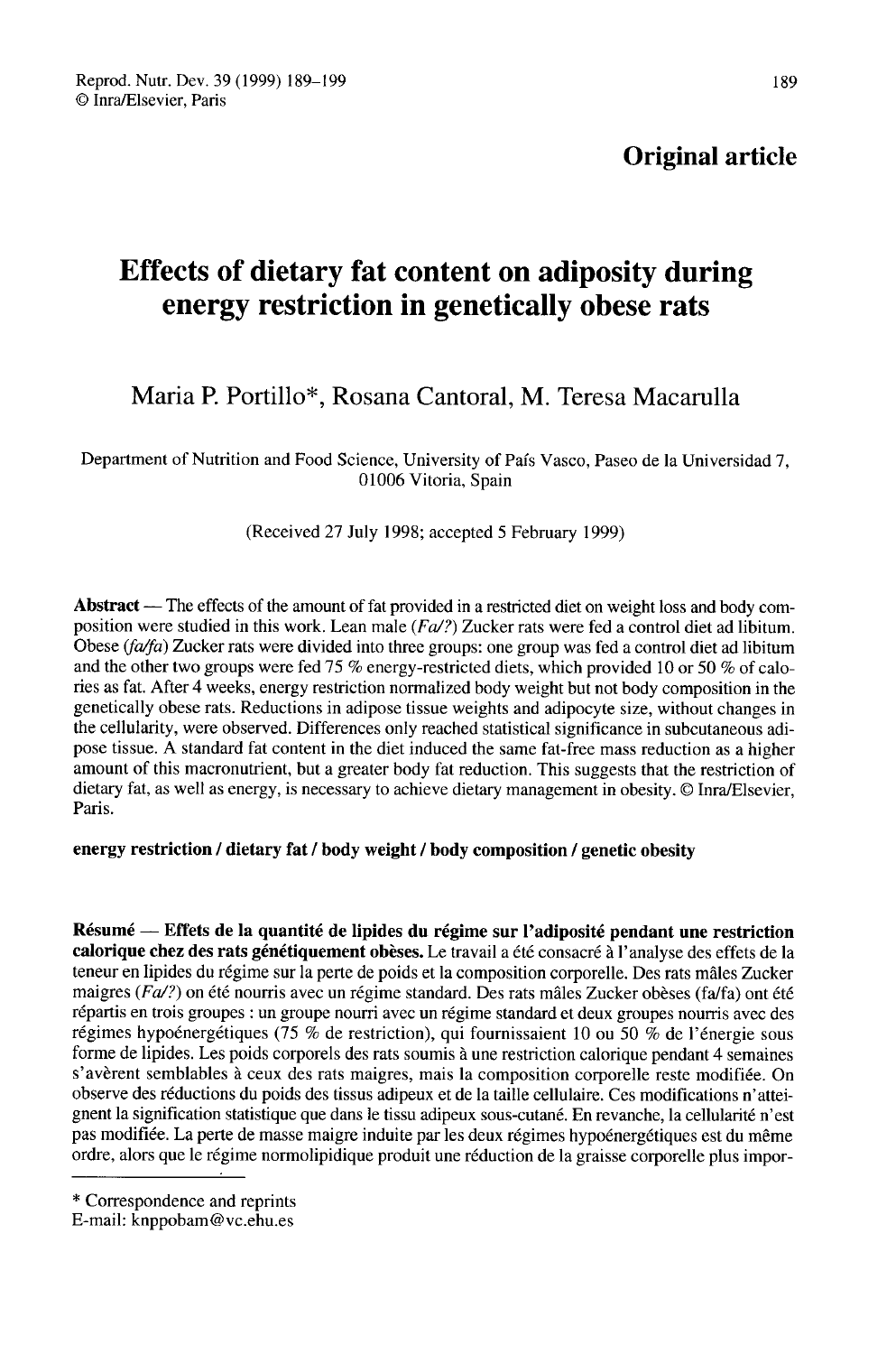tante. Ces résultats suggèrent que, pour le traitement nutritionnel de l'obésité, il est important de réduire la prise énergétique mais aussi la prise lipidique. @ Inra/Elsevier, Paris.

# restriction calorique / lipides alimentaires / poids corporel / composition corporelle / obésité génétique

# 1. INTRODUCTION

The genetically obese  $(fa/fa)$  Zucker rat is a good model which has several common characteristics with the human obese syndrome, such as an early hypertrophy of fat cells followed by severe fat cell hyperplasia [21], hypertriglyceridemia, hyperinsulinemia and insulin insensitivity [4]. These fatty rats show many metabolic and endocrine disturbances which lead to the accumulation of excessive quantities of fat in subcutaneous and intraperitoneal fat stores, even when hyperphagia is not developed [4]. Also, the genetically obese rats have an impaired protein metabolism which leads to a low protein utilization [9].

An energy imbalance is necessary to induce a net body weight gain or a net body weight loss. There is, however, convincing evidence that not only energy intake but also the macronutrient composition of the diet plays a major role in the development of such an energy imbalance [13, 35]. In this context, the importance of dietary fat in promoting weight gain and adiposity with ad libitum feeding is increasingly recognized. Thus, an increased proportion of fat in the diet is correlated with weight gain [14, 22, 24, 30, 33, 37]. In contrast, very little information concerning the role of dietary composition on body weight during energy restriction [3] or calorie-controlled refeeding [11] has been provided. Nowadays, many diets have been proposed for obesity treatment, some of which are based on an imbalance of diet macronutrients. The effects of these diets have rarely been studied and the available results are quite inconclusive. Scientific studies should be carried out in order

to shed light on the effectiveness of these diets.

The present study was designed in order to determine the influence of dietary fat content in the effectiveness of energy restriction on weight loss, body composition and adipose cell size in genetic obesity.

# 2. MATERIALS AND METHODS

# 2.1. Animals and diets

Seven lean male ( $Fa/$ ?) Zucker rats (11 weeks old) and 21 obese male  $(fa/fa)$  Zucker rats ( 1 1 weeks old) were purchased from Iffa-Credo (Barcelona, Spain). All animals were housed individually and maintained in a temperature  $(23 \pm 2 \degree C)$  and humidity (50 %) controlled room (11 weeks old) were purchased from Iffa-Credo<br>(Barcelona, Spain). All animals were housed<br>individually and maintained in a temperature<br>( $23 \pm 2$  °C) and humidity (50 %) controlled room<br>with 12 h-12 h light-dark cycle, wit 08.00 hours.

For 4 weeks, lean rats (AL) were fed a control diet ad libitum. Obese rats were divided into three groups: one group was fed a control diet ad libitum (AF) and the other two groups were fed energy-restricted diets, which provided a standard amount of fat (group RFS; 10 % of calories) or a high amount of fat (group RFH; 50 % of calories). Daily determination of food intake of the AL group enabled a precise control of the amounts fed to the restricted groups. Thus, RFS and RFH groups were restricted to 75 % of AL group intake. RFS and RFH diets were given in amounts which provided identical energy in both groups. The composition of all experimental diets is described in table I. Concentrations of protein, vitamins and minerals of both restricted diets were adjusted to ensure the same intake of these nutrients with respect to rats fed ad libitum. All animals had free access to water. Casein was purchased from Sigma (Barcelona, Spain), starch from Vencasser (Bilbao, Spain) and cellulose from Fluka (Barcelona, Spain). Olive oil was obtained locally.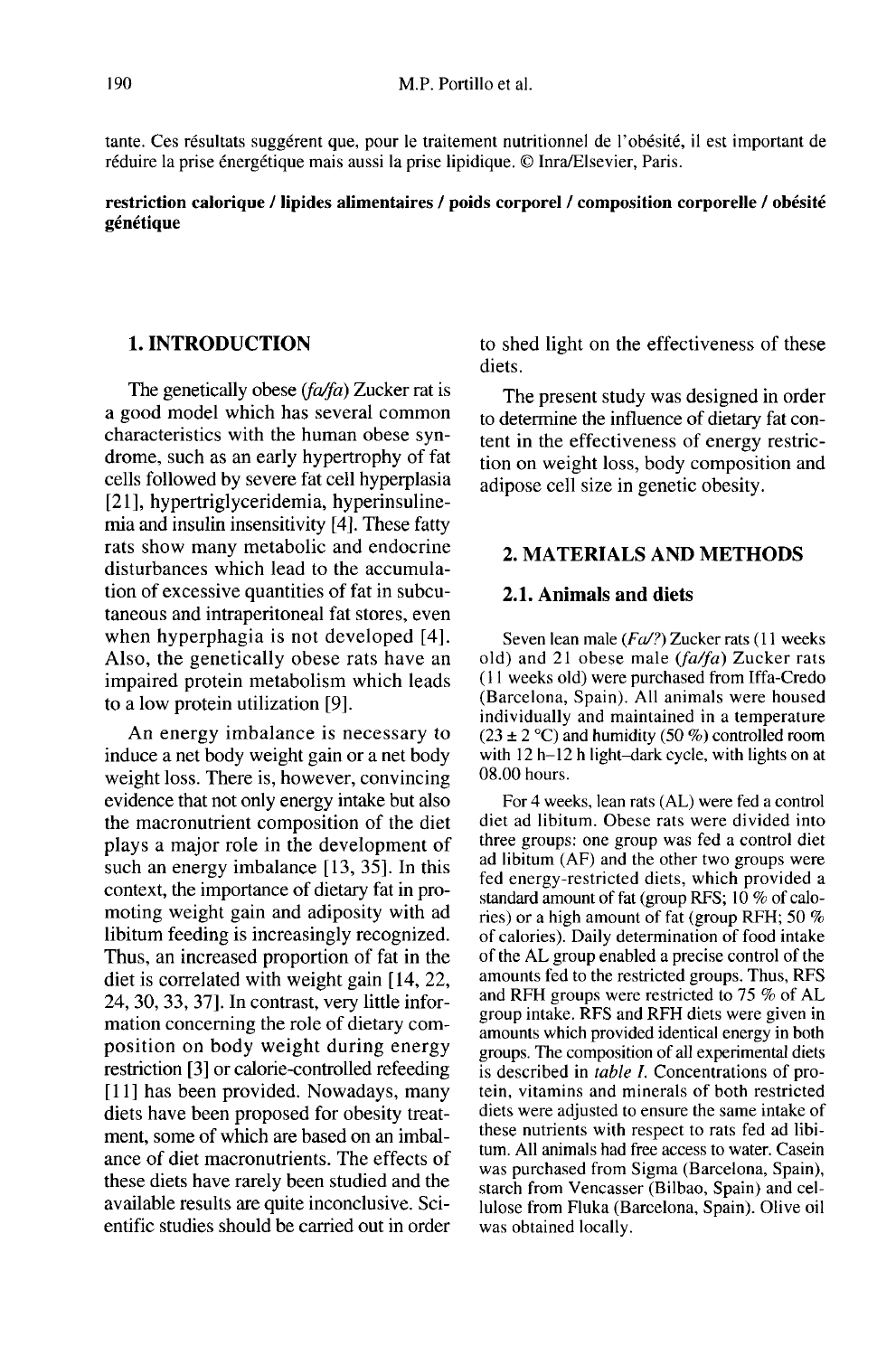**Table I.** Composition of experimental diet.

|                                         | Experimental groups |     |            |  |
|-----------------------------------------|---------------------|-----|------------|--|
| Ingredients<br>$(g \cdot kg^{-1}$ diet) | AL and AF RFS       |     | <b>RFH</b> |  |
| Casein <sup>1</sup>                     | 140                 | 190 | 240        |  |
| Methionine                              | 5                   |     | 9          |  |
| Saccharose                              | 350                 | 310 | 160        |  |
| Wheat starch                            | 350                 | 310 | 160        |  |
| Olive oil                               | 50                  | 40  | 250        |  |
| Cellulose                               | 50                  | 68  | 85         |  |
| Mineral $mix2$                          | 45                  | 61  | 77         |  |
| Vitamin mix <sup>3</sup>                | 10                  | 13  | 17         |  |
| Choline chloride                        |                     |     | 2          |  |

Experimental groups: AL, lean rats fed ad libitum: AF, fatty rats fed ad libitum: RFS, fatty rats fed a standard-fat energy-restricted diet; RFH, fatty rats fed a high-fat energy-restricted diet.

<sup>1</sup> Casein 90 %; <sup>2</sup> mineral mix (mg·g<sup>-1</sup>): NaCl 139.3, K<sub>2</sub>HPO<sub>4</sub> 389.1, CaCO<sub>3</sub> 381.4, MgSO<sub>4</sub>.7H<sub>2</sub>O 57.3,  $F \in SO_4$ .7H<sub>2</sub>O 27.0, MnSO<sub>4</sub>.H<sub>2</sub>O 4.0, ZnSO<sub>4</sub>.7H<sub>2</sub>O 1.25, KI 0.8,  $CuSO<sub>4</sub>.5H<sub>2</sub>O$  0.5,  $CoCl<sub>2</sub>.6H<sub>2</sub>O$  0.02; <sup>3</sup> vitamin mix ( $\mu g \cdot g^{-1}$ ): retinol 120, cholecalciferol 2.5,  $\alpha$ -tocopherol acetate 3 000, phylloquinone 5, thiamin 600, riboflavin 600, niacin 2 000, pyridoxine 600, folic acid 100, cyanocobalamin 5.4, calcium pantothenate 1 000 and excipient sufficient quantity for 1 g.

Body weight values were registered each day during the treatment period. After an overnight fast, rats were decapitated. Blood was collected in tubes containing EDTA. Blood samples were centrifuged and the plasma was frozen and stored (-80 °C) until the analysis of the biochemical parameters. Adipose tissue depots (subcutaneous, epididymal, perirenal and mesenteric) were dissected and weighed. Small samples (100 mg) of subcutaneous and perirenal adipose tissues were taken for fat cell size determination. Carcasses were weighed after removal of fat pads and internal organs, and frozen  $(-80 °C)$  until body composition analysis.

In our experimental design, two reference groups were considered. The AF group was used as a control to study the evolution of obese rats with dietary treatments. In relation to the studied parameters, the AL group was used to establish whether changes induced by dietary treatments allowed obese rats to reach the values of their lean litter mates.

#### 2.2. Carcass composition analysis

For this analysis, the official methods of the Association of Official Analytical Chemists were used [I]. The frozen carcasses were minced in a grinder. Water and ash contents were determined gravimetrically, total protein by the Kjeldahl method and fat by ether extraction in a Soxhlet apparatus.

#### 2.3. Adipose tissue preparations

Tissue fragments (100 mg) of perirenal and subcutaneous fat pads were incubated in 3 mL of Krebs-Ringer-bicarbonate solution, containing per millilitre: 3 mmol glucose, 40 mg defatted bovine serum albumin fraction V (Sigma, Spain) and collagenase from Clostridium histolyticum (Boehringer-Mannheim, Spain) at a concentration<br>of  $5-10$  mg·g<sup>-1</sup> adipose tissue. The pH of the and collagenase from *Clostridium histolyticum*<br>(Boehringer-Mannheim, Spain) at a concentration<br>of 5-10 mg·g<sup>-1</sup> adipose tissue. The pH of the<br>medium was adjusted to 7.4. The incubation was carried out at 37 °C for 30 min, at  $60-80$ strokes/min. The isolation, washing (in a medium lacking collagenase) and collection of fat cells were carried out following the procedure described by Rodbell [31].

#### 2.4. Determination of adipocyte size

Adipocyte diameters were measured by direct microscopy using a 50  $\mu$ L aliquot of each isolated fat cell suspension. The insertion of a micrometre disc in a focusing eyepiece placed in the phototube produced a projected caliper scale. The average adipocyte diameter was calculated from the diameter of 200 cells. The average volume was calculated for the average diameter, assimilating the adipocyte to a sphere; it was expressed in picoliters.

#### 2.5. Plasma analyses

Plasma samples were analysed for glucose, total cholesterol, triglycerides and total protein<br>levels in a BM/HITACHI<sup>TM</sup> 717 Autoanalyser Plasma samples were analysed for glucose,<br>total cholesterol, triglycerides and total protein<br>levels in a BM/HITACHI<sup>TM</sup> 717 Autoanalyser<br>(Boehringer Mannheim GmbH, Mannheim, Germany).

#### 2.6. Statistics

Statistical analyses were performed using the Kruskal-Wallis test and a post hoc comparison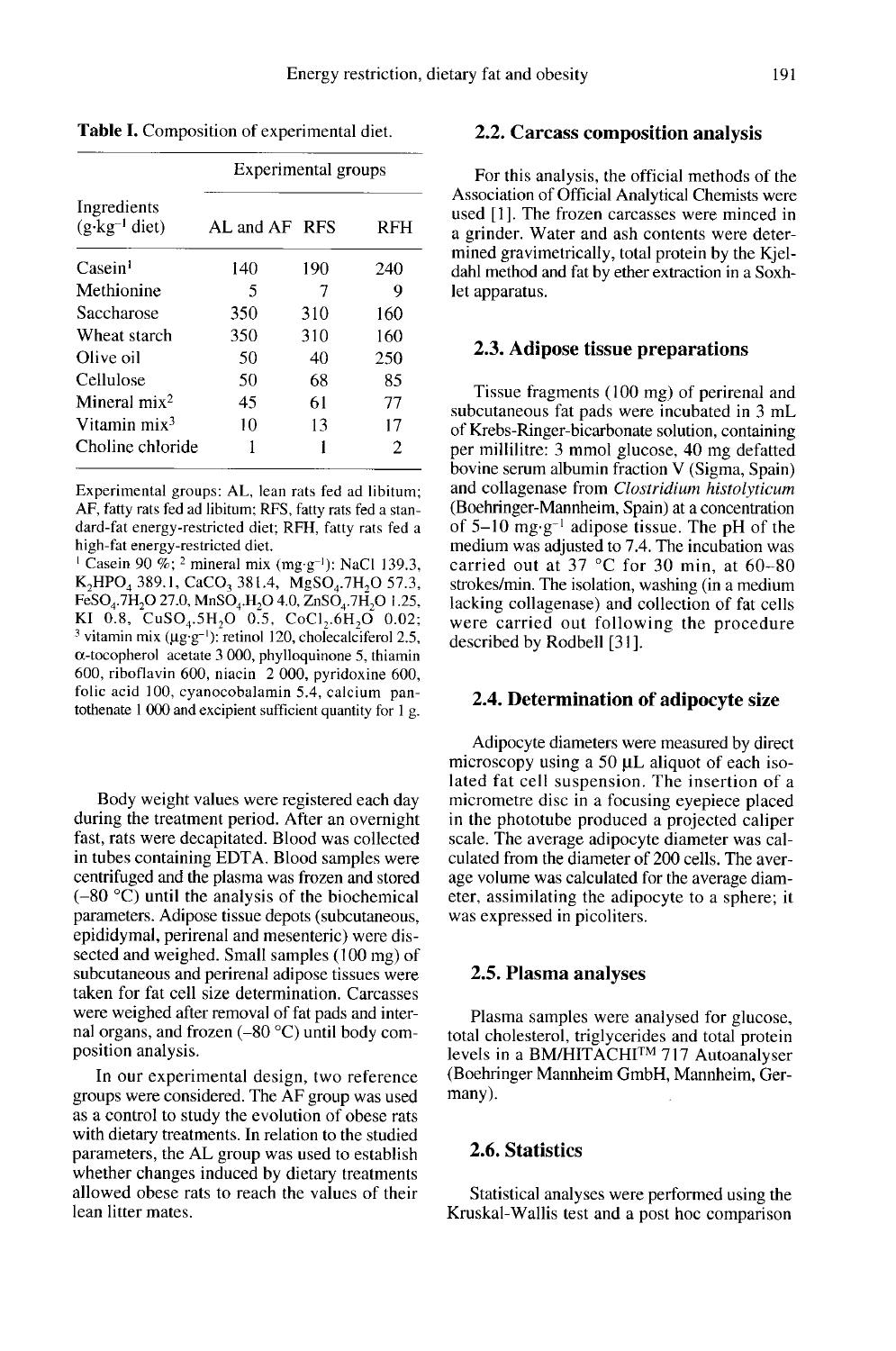between group pairs was performed with the  $M$ ann-Whitney  $\dot{U}$  test, after the Kruskal-Wallis test had established significant differences among groups. Differences were considered significant at  $P < 0.05$ .

# 3. RESULTS

Figure 1 shows growth curves for each group of rats during the treatment period. Fatty rats fed ad libitum (AF) gained an average of  $47 \pm 3$  g body weight (+13.7 %) versus initial body weight). Rats undergoing energy-restriction and fed a diet containing a standard amount of fat (RFS) showed a body weight reduction which represented  $-2.9\%$  of their initial body weight. Rats fed the high-fat energy-restricted diet (RFH) gained an average of 9 g body weight (+2.6 % versus initial body weight). Nevertheless, statistically significant differences in final body weight were not found between both restricted groups, despite a different composition of the diets used for feeding. All restricted rats showed a smaller average body weight than that of the AF group  $(P < 0.001)$  and reached similar values to those of lean rats fed ad libitum (AL).

Adipose depots differed in sensitivity to food restriction (figure 2). Energy restric-



Central adiposity, which is defined as the ratio of perirenal plus mesenteric depots to total body fat [3], was assessed. It was observed that fat accumulation in obese rats took place mostly in a peripheral location because central adiposity was lower in ad libitum-fed fatty rats  $(9.6 \pm 0.3 \%)$  than in their lean litter mates (14.9  $\pm$  0.7 %). The distribution of fat was not changed by the experimental diets during energy restriction  $(9.8 \pm 0.3 \% \text{ in the RFS group and } 10.1 \pm 1)$ 0.3 % in the RFH group).

Carcass weight and composition are shown in table II. Although lean and fatty rats fed ad libitum had similar body carcass



Figure 1. Body weight changes in lean rats fed ad libitum (AL) and in fatty rats fed ad libitum (AF), a standard-fat energy-restricted diet (RFS) or a high-fat energyrestricted diet (RFH) for 4 weeks. Each value is the mean  $\pm$  SEM of seven animals. Statistical significance for  $P < 0.05$  is indicated as follows: \* both restricted groups versus fatty rats fed ad libitum; # both restricted groups versus lean rats.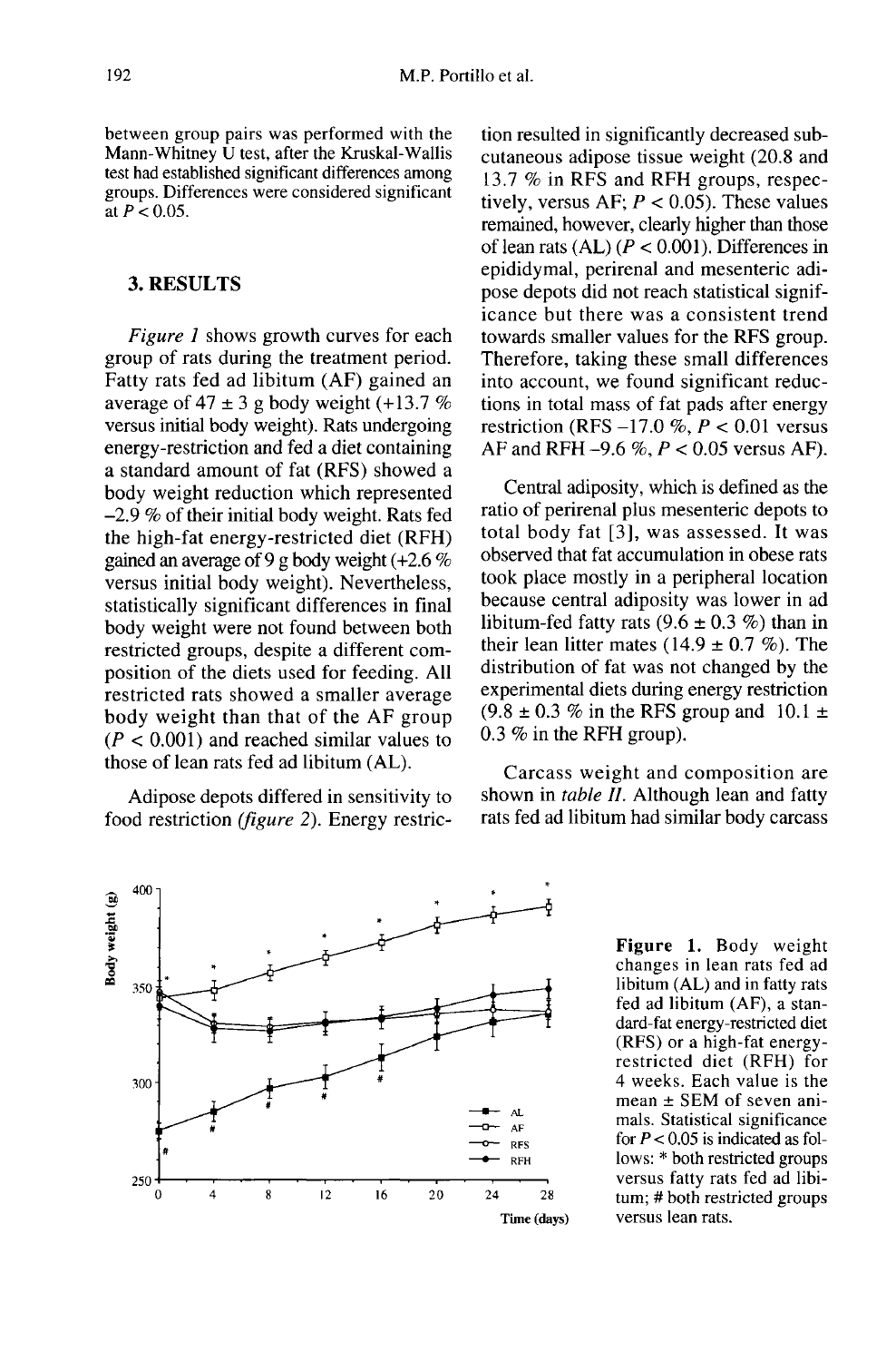Figure 2. Adipose tissue weights. Values are the mean  $\pm$ SEM of seven animals. Means sharing the same letter are not significantly different,  $P < 0.05$ . Experimental groups: lean rats fed ad libitum (AL), fatty rats fed ad libitum (AF), fatty rats fed a standard-fat energyrestricted diet (RFS) and fatty rats fed a high-fat energyrestricted diet (RFH) for 4 weeks. Values for subcutaneous adipose tissue and total fat pads must be calculated as follows: data on vertical axis  $\times$  10.



weights, carcass composition was significantly different. Fatty rat carcasses had more fat and less protein, water and ash  $(P < 0.001)$ than their lean litter mates. Feeding fatty rats energy-restricted diets resulted in significant loss of body carcass weight, 11 and 8 % in RFS and RFH, respectively, versus unrestricted fatty rats  $(AF)$   $(P < 0.001)$ , although the differences between both restricted groups in carcass weights were not significant. It is important to emphasize that in animals fed the RFS diet, carcass weight loss was due to fat, protein and water content decreases. In contrast, the RFH diet produced similar reductions in protein and

water but a very small reduction in fat carcass content, which was not statistically significant.

By taking fat pad weights and carcass composition modifications into account, the contribution of fat mass and fat-free mass to body weight reduction for each restricted diet was calculated (figure 3). Regardless of the dietary fat content, energy restriction produced a loss of about 33 g of fat-free mass, which represented a 16 % reduction when compared with 212 g of fat-free mass found in fatty rats fed ad libitum ( $P < 0.001$ ). However, only the RFS diet significantly

|                          | Experimental groups     |                              |                        |                             |  |
|--------------------------|-------------------------|------------------------------|------------------------|-----------------------------|--|
|                          | AL                      | AF                           | <b>RFS</b>             | <b>RFH</b>                  |  |
| Carcass wet weight $(g)$ | $252 \pm 4^{\circ}$     | $249 + 4^a$                  | $221 + 3^b$            | $228 \pm 4^6$               |  |
| Carcass composition      |                         |                              |                        |                             |  |
| $\text{Fat}(\mathbf{g})$ | $17.9 \pm 1.1^a$        | $96.6 \pm 2.4^{\circ}$       | $90.1 \pm 1.9^{\circ}$ | $95.7 \pm 2.1^{\circ}$      |  |
| Protein $(g)$            | $60.1 \pm 0.9^{\circ}$  | $40.7 \pm 1.3^{\rm b}$       | $33.5 \pm 1.2$ °       | $34.5 \pm 1.1$ °            |  |
| Water $(g)$              | $162.6 \pm 1.9^{\circ}$ | $102.3 \pm 1.7$ <sup>b</sup> | $86.4 \pm 1.3$ °       | $87.5 \pm 1.6$ <sup>c</sup> |  |
| Ash $(g)$                | $11.8 \pm 1.2^{\rm a}$  | $7.6 \pm 0.2^b$              | $7.2 \pm 0.4^{\rm b}$  | $7.4 \pm 0.4^{\rm b}$       |  |

Table II. Carcass weight and composition of animals fed the experimental diets.

Values are mean  $\pm$  SEM of seven animals. Values sharing the same letter are not significantly different,  $P < 0.05$ . Experimental groups: AL, lean rats fed ad libitum; AF, fatty rats fed ad libitum; RFS, fatty rats fed a standard-fat energy-restricted diet; and RFH, fatty rats fed a high-fat energy-restricted diet. Carcasses were deprived of fat pads and internal organs.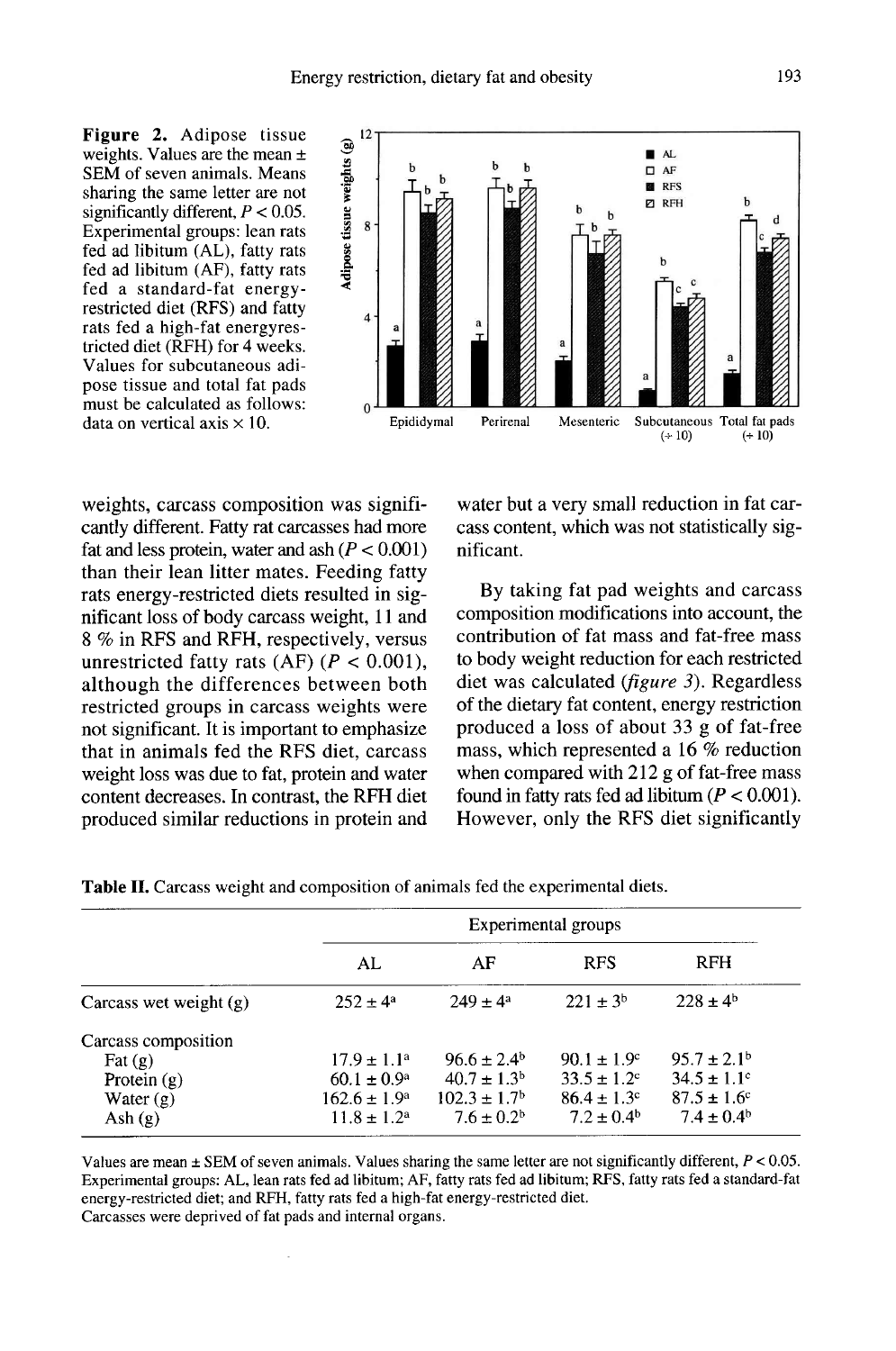

**Figure 3.** Contribution of fat mass and fat-free mass to body weight loss induced by restricted diets. Values are the mean  $\pm$  SEM of seven animals. Statistical analysis represents comparisons between both restricted groups,  $* P < 0.05$ .

Experimental groups: fatty rats fed a standard-fat energy-restricted diet (RFS) and fatty rats fed a high-fat energy-restricted diet (RFH) for 4 weeks.

reduced total body fat (fat depots + carcass fat)  $(P < 0.01)$  when compared with 178 g of total body fat of AF rats.

Two important markers of obesity, total body fat expressed as the percentage of body

weight and the fat mass/fat-free mass ratio are shown in figure 4. In obese rats, the standard-fat energy-restricted diet did not modify these parameters (versus AF group). In contrast, the high-fat energy-restricted diet induced a significant increase  $(P < 0.01)$ .

Fat cell size was significantly increased in fatty rats fed ad libitum versus lean rats in perirenal and subcutaneous adipose tissues, indicating hypertrophy. When fatty rats were fed restricted diets, reductions of adipocyte size were observed. Differences only reached statistical significance in the subcutaneous adipose tissue from the RFS group (figure 5). The adipose tissue weight/ adipocyte volume ratio was calculated and used as an indicator of adipocyte number.<br>No differences in this parameter  $(mg \cdot pL^{-1})$ cutaneous adipose tissue from the RFS<br>group (*figure 5*). The adipose tissue weight/<br>adipocyte volume ratio was calculated and<br>used as an indicator of adipocyte number.<br>No differences in this parameter (mg·pL<sup>-1</sup>)<br>were ob  $221 \pm 69$  (AF),  $228 \pm 46$  (RFS) and  $217 \pm 52$ (RFH) in subcutaneous adipose tissue and 78  $\pm$  18 (AF), 92  $\pm$  17 (RFS) and 83  $\pm$  19 (RFH) in perirenal adipose tissue.

Concerning plasma parameters (table III), the restricted diets induced no changes in



**Figure 4.** Total body fat mass and fat mass/fat-free mass ratio. Values are the mean  $\pm$  SEM of seven animals. Means sharing the same letter are not significantly different,  $P < 0.05$ . Experimental groups: lean rats fed ad libitum (AL), fatty rats fed ad libitum (AF), fatty rats fed a standard-fat energy-restricted diet (RFS) and fatty rats fed a high-fat energy-restricted diet (RFH) for 4 weeks.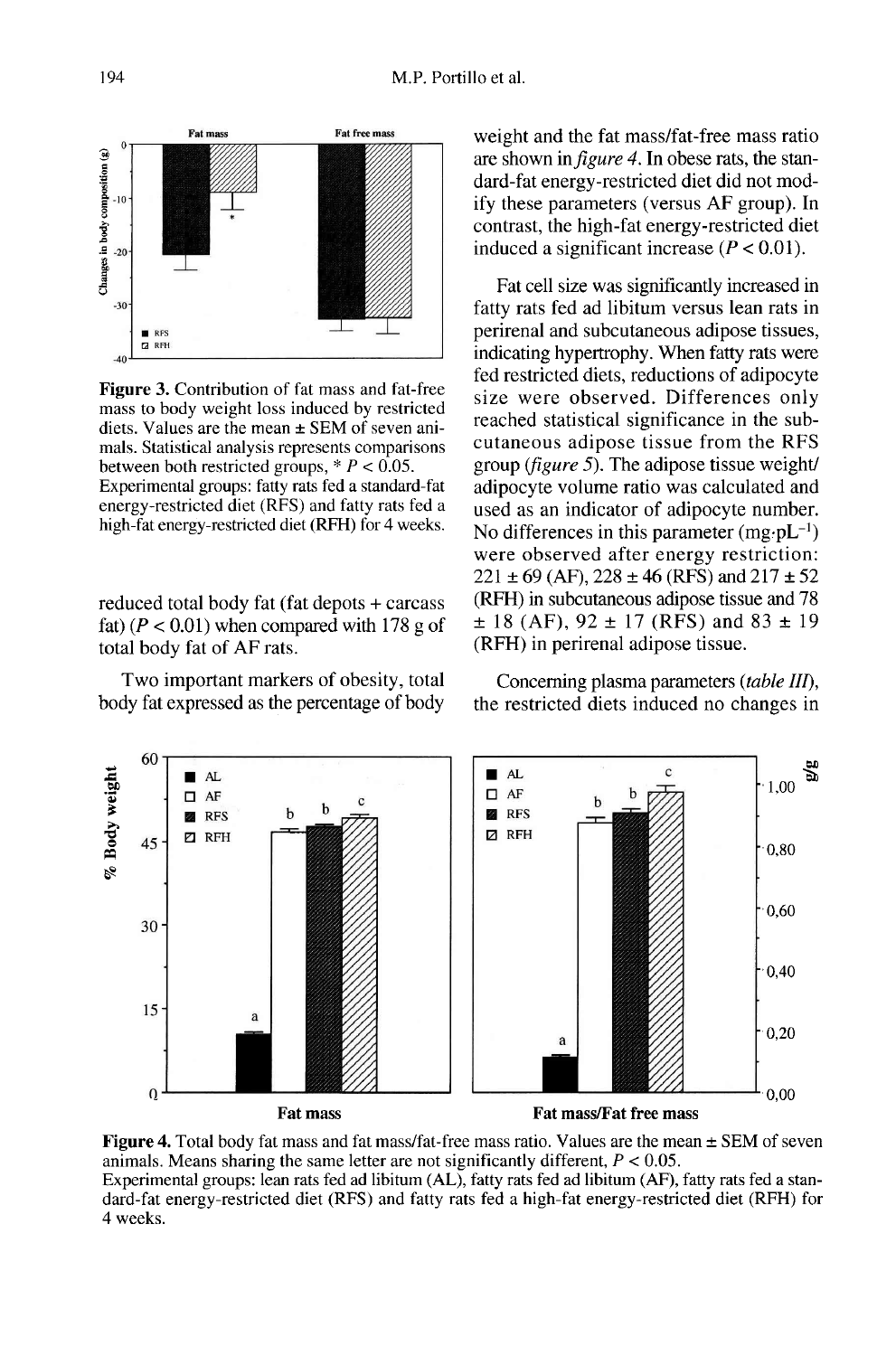

**Figure 5.** Cell size of adipocytes from perirenal and subcutaneous adipose tissues. Values are the mean  $\pm$  SEM of seven animals. Means sharing the same letter are not significantly different,  $P < 0.05$ .

Experimental groups: lean rats fed ad libitum (AL), fatty rats fed ad libitum (AF), fatty rats fed a standard-fat energy-restricted diet (RFS) and fatty rats fed a high-fat energy-restricted diet (RFH) for 4 weeks.

glucose, total cholesterol and total protein levels. Plasma triglycerides were reduced by energy restriction, but they remained higher than those of lean rats in both restricted groups.

#### 4. DISCUSSION

The genetically obese  $(fa/fa)$  Zucker rat is frequently used to investigate metabolic alterations associated with the development

and maintenance of obesity. In this study, the genotype of control animals was not defined because accurate information was not available. Nevertheless, Cleary and Phillips [7] showed that the fa gene, which had been documented [25] to be expressed during suckling in the heterozygous  $(fa/fa)$ , was not apparent in young adult male rats. Therefore, both homozygous  $(fa/fa)$  and heterozygous (fa/fa) genotypes are useful as controls.

Because there is convincing evidence that not only energy intake but also the macronutrient composition of the diet plays a major role in the development of an energy imbalance, the aim of our work was focused on the study of the influence of the amount of dietary fat on the effectiveness of energy restriction in relation to genetic obesity.

Growing rats were chosen because they are known to be in a dynamic state of fat accumulation [20]. It was thought that the influence of dietary fat and energy restriction would be more evident in this period. As well as in other works, RFS and RFH groups were restricted to 75 % of the AL group intake [2]. In this case, the AL group was used as a control because it has been reported that the magnitude of hyperphagia shown by growing obese Zucker rats varies with age and that the duration of hyperphagia is influenced by dietary composition. When maintained on a standard diet, as in

|  |  |  | <b>Table III.</b> Plasmatic parameters of animals fed the experimental diets. |  |  |  |  |
|--|--|--|-------------------------------------------------------------------------------|--|--|--|--|
|--|--|--|-------------------------------------------------------------------------------|--|--|--|--|

|                                        | Experimental groups |                       |                       |                       |  |
|----------------------------------------|---------------------|-----------------------|-----------------------|-----------------------|--|
|                                        | AL                  | AF                    | <b>RFS</b>            | <b>RFH</b>            |  |
| Glucose (mg·dL <sup>-1</sup> )         | $113 \pm 5^{\circ}$ | $133 \pm 3^{6}$       | $140 \pm 8^{\rm b}$   | $146 \pm 4^b$         |  |
| Total cholesterol $(mg \cdot dL^{-1})$ | $88 \pm 6^a$        | $293 \pm 24^{\circ}$  | $312 \pm 23^b$        | $292 \pm 22^b$        |  |
| Triglycerides (mg·dL <sup>-1</sup> )   | $61 \pm 4^a$        | $395 \pm 25^{\circ}$  | $319 \pm 28$ c        | $323 \pm 30^{\circ}$  |  |
| Total protein $(mg \cdot dL^{-1})$     | $6.2 \pm 0.1^a$     | $7.3 \pm 0.1^{\circ}$ | $7.1 \pm 0.1^{\circ}$ | $7.2 \pm 0.2^{\rm b}$ |  |

Values are mean  $\pm$  SEM of seven animals. Values sharing the same letter are not significantly different,  $P < 0.05$ . Experimental groups; AL, lean rats fed ad libitum; AF, fatty rats fed ad libitum; RFS, fatty rats fed a standard-fat energy-restricted diet; and RFH, fatty rats fed a high-fat energy-restricted diet.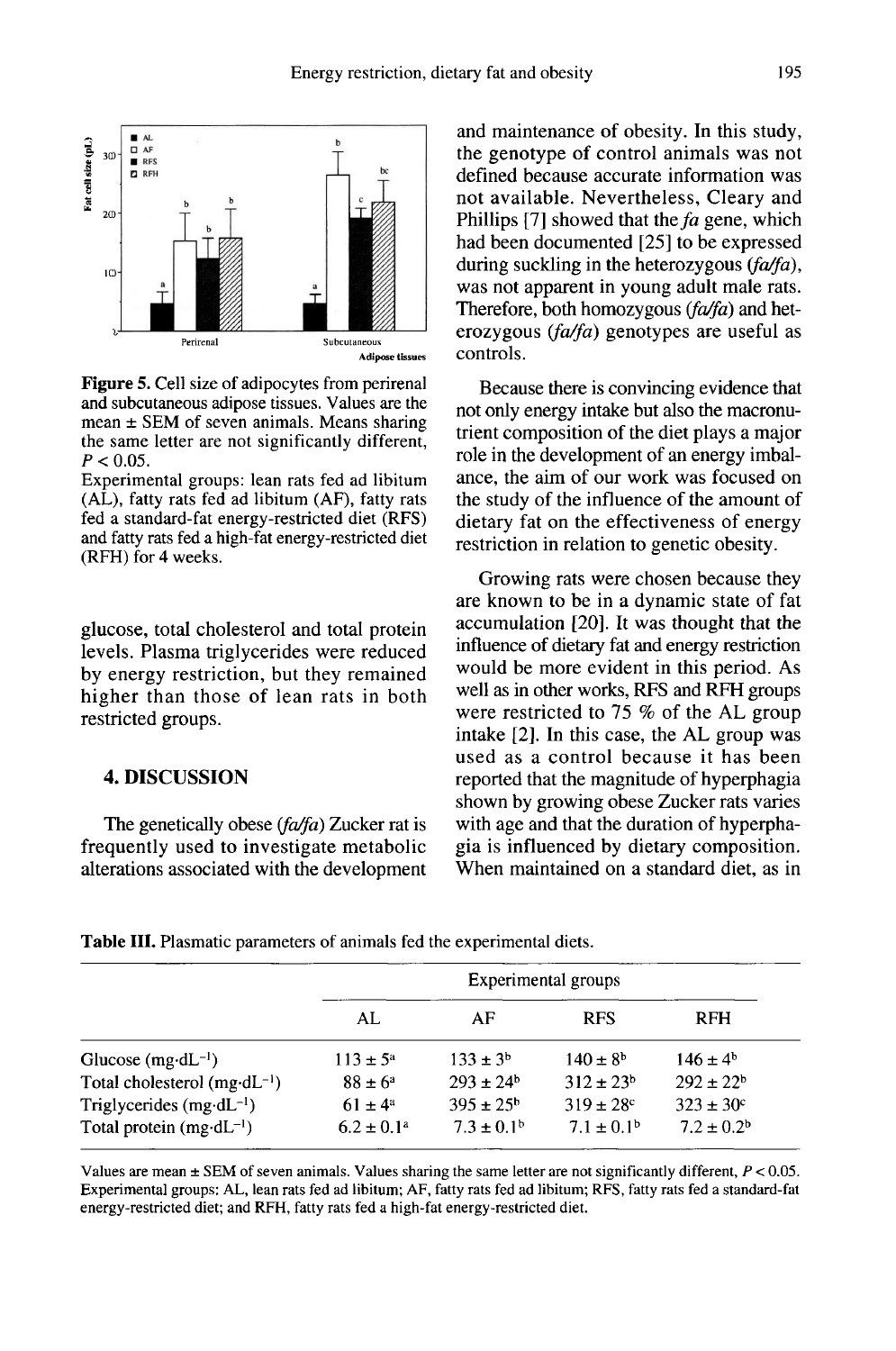our study, male obese rats are hyperphagic until 15 weeks of age, when hyperphagia reaches a 'breakpoint' and intake by obese rats begins to decline to lean levels [39].

Important body weight losses were not observed in restricted rats when final body weights were compared with initial body weights. The reason that may explain this is that our study was conducted on growing rats. The correct way to analyse the results of this study is to compare body weight values reached by restricted rats with that of fatty rats with free access to food at the same age. Energy restriction resulted in a lower rate of body weight gain and allowed fatty rats to reach the same values of body weight as their lean litter mates. No significant differences were observed between both restricted diets for this parameter. However, rats consuming the high-fat energy-restricted diet retained significantly more body fat than did rats fed the standardfat energy-restricted diet as shown in fig ures 2 and 3.

It must be pointed out that not only fat reduction was involved in body weight changes. An important loss of protein and water occurred despite the macronutrient proportions in the diets. This fact is especially negative in genetically obese rats because they showed, prior to treatment, a reduced fat-free mass as compared with lean litter mates [9]. This effect has also been observed by other authors. Indeed, Glore et al. [15] showed strong reductions in muscle protein content and, obviously, of muscle weight in obese Zucker rats during prolonged food restriction.

Despite the reduction in total fat mass induced by energy restriction, the values concerning total body fat (expressed as percentage of body weight), as well as the fat mass/fat-free mass ratio, were maintained in the RFS group and increased in the RFH group, as compared with the AF group. This could be due to the important fat-free mass losses observed in both restricted groups.

This study supports the view that the proportion of dietary fat affects adiposity during food restriction. This can be related to the fact that the cost of incorporating dietary triglycerides into adipose tissue is considerably less  $(0.16 \text{ kJ·kJ}^{-1} \text{ gained})$  than the cost involved with de novo lipogenesis from dietary carbohydrates  $(0.36 \text{ kJ·kJ}^{-1} \text{ gained})$ [11]. Our results agree with those presented in the study of Boozer et al. [3]. They found a poor effect of high-fat restricted diets on body weight reduction using a diet-induced obesity model. In their study, differences between standard-fat diet and two high-fat diets were more evident than those in our study. This fact may be due to the duration of the feeding period: they treated rats for 10 weeks and our study was conducted for 4 weeks. It could also be due to a greater difficulty in treating genetic rather than dietinduced obesity.

Similar results were also obtained by Dulloo and Girardier [11] when they examined the extent to which dietary composition can alter the elevated efficiency of food utilization and modulate energy partitioning during refeeding. In this work they observed a greater body fat content on high-fat compared with low-fat diets.

Further studies should be carried out in order to establish the mechanisms underlying these results. Differences in diet-induced thermogenesis [16], lipolysis stimulation [40] and fat oxidation [36] have been proposed in order to explain adiposity increase induced by high-fat feeding. It could be possible that they were also involved in the effects that were observed when high amounts of fat were included in an energyrestricted diet.

By comparing values of central adiposity between fatty rats (AF) and their lean litter mates (AL), it can be concluded that fat accumulation induced by a genetic syndrome is greater in peripheral anatomical locations than in abdominal depots. Thus, subcutaneous adipose tissue seems to be more affected by metabolic alterations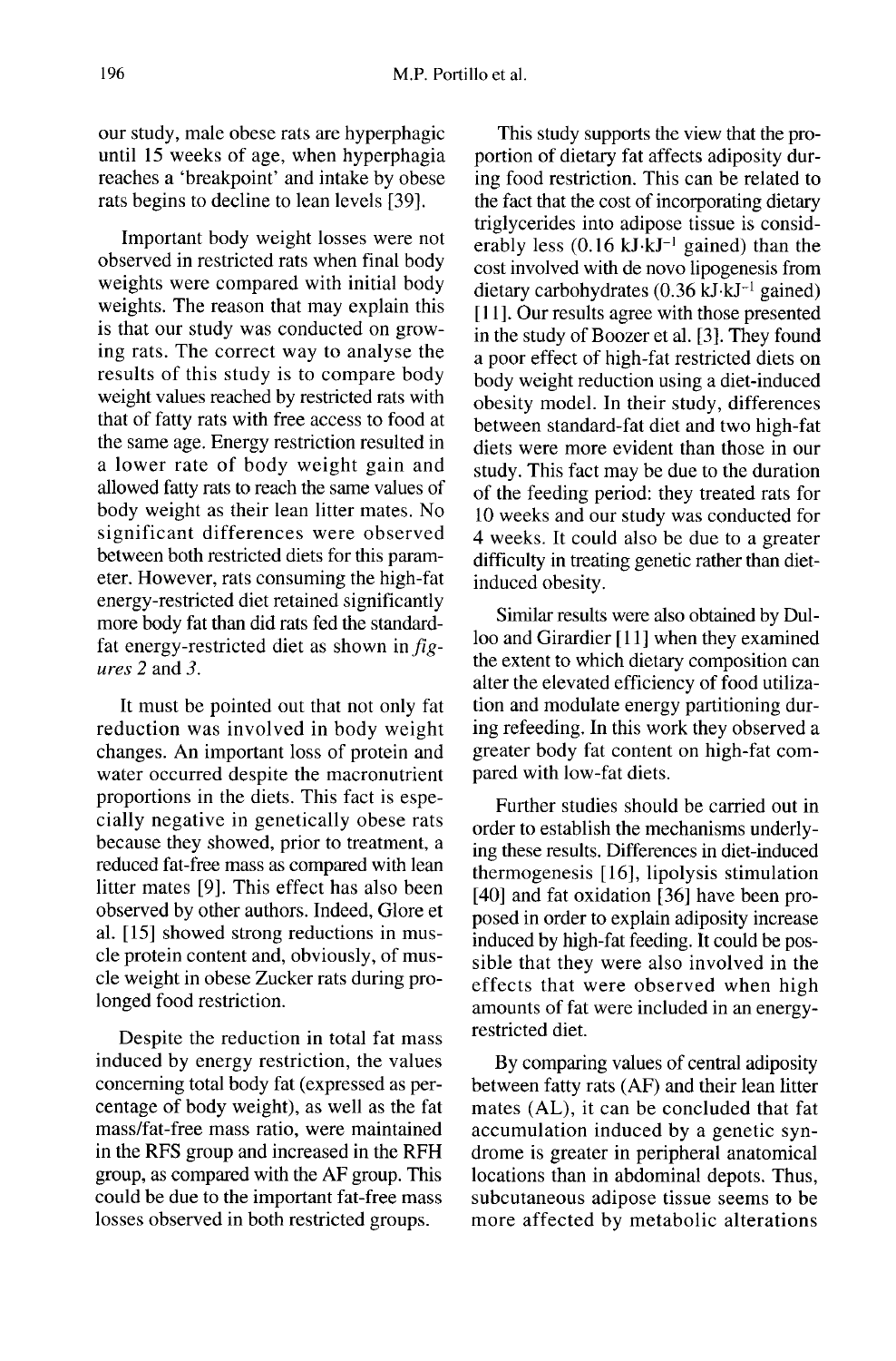related to genetic obesity. Other authors have also observed this phenomenon in Zucker rats [17]. In their work, obese rats showed 21-fold higher subcutaneous adipose tissue, 9-fold higher retroperitoneal adipose tissue and 7-fold higher mesenteric adipose tissue compared with lean rats.

A good explanation for this feature was proposed by Shimomura et al. [34]. They found fatty Zucker rats to have greater mRNA levels of lipoprotein lipase and greater acyl-CoA synthetase activity in abdominal subcutaneous fat than in mesenteric fat. They suggested that these rats are a good model of subcutaneous obesity.

It has been established that the lipolytic capacity of subcutaneous adipose tissue is weaker than that of deeper depots such as the retroperitoneal [26, 27, 38]. In fact, in the above-mentioned article by Hashimoto et al. [17], the beta<sub>2</sub>-adrenergic agonist BRL et al. (I) allows the allowing the allowing model of subcutaneous obesity.<br>It has been established that the lipolytic capacity of subcutaneous adipose tissue is weaker than that of deeper depots such as the retroperitonea 35135A showed greater lipolytic activity in the visceral than in the subcutaneous fat of obese Zucker rats. Data from our laboratory also showed that subcutaneous adipose tissue is less sensitive to lipolytic agents (dobutamine and CGP 12177) than a pool of epididymal and perirenal adipose tissues, in young obese and lean Zucker rats [28].

When we analysed the effects of energyrestriction, we observed that subcutaneous adipose tissue was the most sensitive, because significant weight reductions were only observed in this anatomical location. This effect can not be explained in terms of lipolytic capacity differences, as is shown above. However, a higher diminution of lipid deposition in subcutaneous depot than in the deeper adipose tissues could be proposed.

When the effects of the amount of fat in the diet on fat accumulation and fat distribution are assessed, it is important to consider the possible influence of the lipid source. In our study, the high-fat diet was constructed with olive oil, which provided a high amount of monounsaturated fatty acids. The results could have been different if other

## fat types were used [5, 8, 12, 18, 19].

Changes in adipose cell size induced by dietary treatments are concordant with adipose tissue weight modifications. This adipocyte size reduction was also observed in fatty Zucker rats by Hirsch and Han [20] after a period of starvation, and by York and Bray [41] after 8 weeks of food restriction. In our work, no differences in the adipose tissue weight/adipocyte volume ratio, an indicator of adipocyte number, were observed after energy restriction. In contrast, Cleary [6] observed a lower fat cell number in adipose tissue with no effect on fat cell size in obese Zucker rats after four periods of restricted feeding/refeeding. The discrepancies can be explained by differences in some important variables such as the level of food restriction [23], the age of animals at the beginning of the experiment and the duration of the feeding period.

It is important to point out that the precise number of adipocytes was not calculated because the usual value of adipocyte density used for this purpose  $(0.915 \text{ g} \cdot \text{mL}^{-1})$ ; tri-It is important to point out that the precise<br>number of adipocytes was not calculated<br>because the usual value of adipocyte den-<br>sity used for this purpose  $(0.915 \text{ g} \cdot \text{mL}^{-1})$ ; tri-<br>olein density) does not seem to be olein density) does not seem to be very appropriate in the case of obese Zucker rats [21]. This fact is due to the particular composition of the adipocyte triglycerides [29] and to their high adipocyte size [10].

In conclusion, although energy intake restriction can induce body weight loss, allowing obese rats to reach the body weight of their lean litter mates, it does not have the effect of normalizing their altered body composition. However, despite the reduction induced by energy restriction in plasma triglycerides, the levels remained too high, as did those of glucose, total cholesterol and total protein.

A standard fat content in the diet promotes greater body fat reduction and leads to a lower fat mass/fat-free mass ratio than a higher amount of this macronutrient. Under the experimental conditions of this study, the subcutaneous adipose tissue was more sensitive to dietary manipulations than the perirenal depot.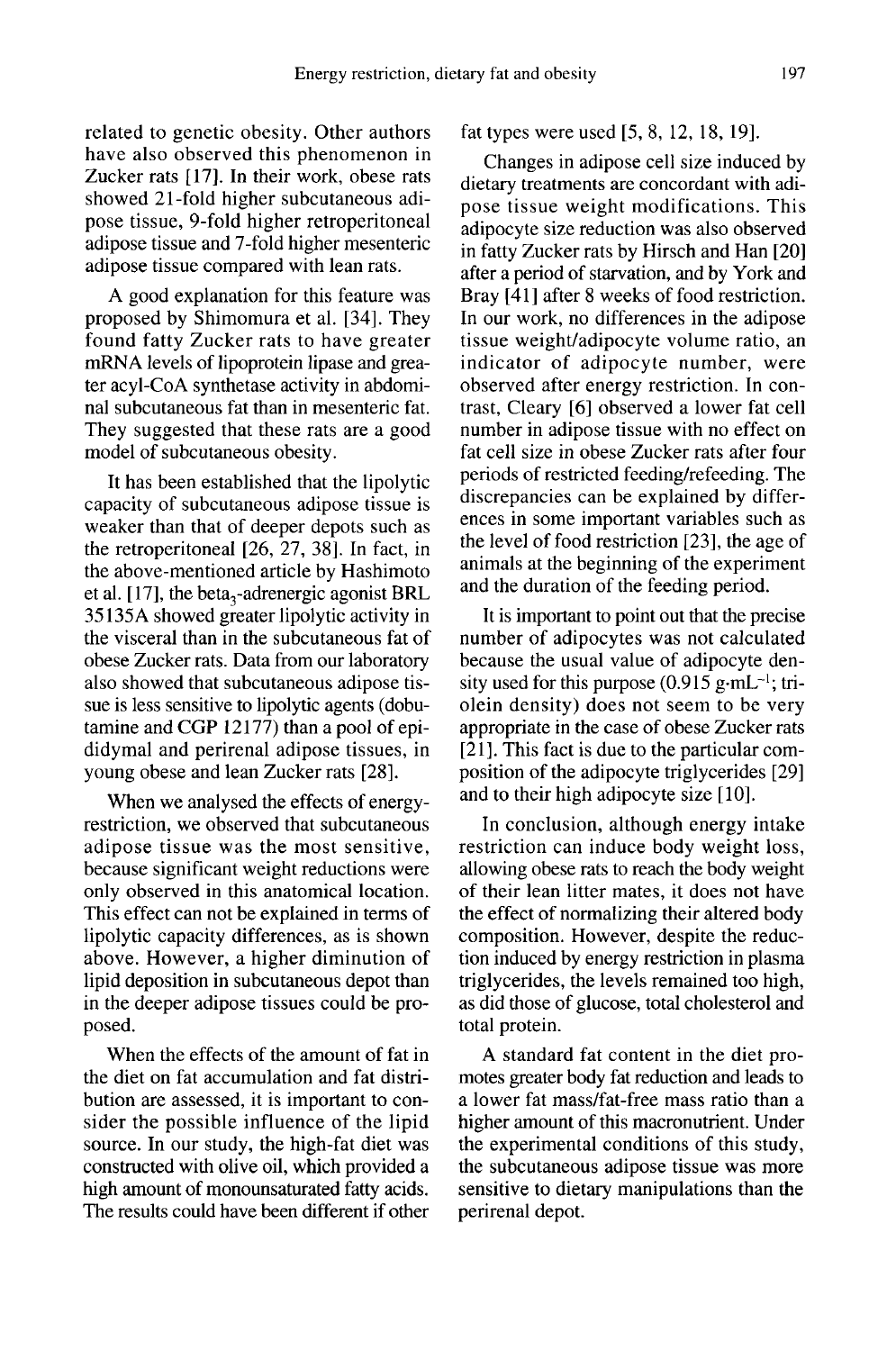#### ACKNOWLEDGEMENT

This study was supported by a grant from the Government of the Pais Vasco (Euskadi-Navarra-Aquitania Cooperation and PI 94/41).

# **REFERENCES**

- [1] AOAC International, Cunniff P. (Ed.), Official Methods of Analysis of AOAC International, 16th ed., AOAC International, Gaithersburg, 1997.
- [2] Azain M.J., Hausman D.B., Kasser T.R., Martin R.J., Effect of somatotropin and feed restriction on body composition and adipose metabolism in obese Zucker rats, Am. J. Physiol. 269 (1995) E137-E144.
- [3] Boozer C.N., Brasseur A., Atkinson R.L., Dietary fat affects weight loss and adiposity during energy restriction in rats, Am. J. Clin. Nutr. 58 (1993) 846-852.
- [4] Bray G.A., The Zucker-fatty rat: a review, Fed. Proc. 36 (1977) 148-153.
- [5] Cha M.C., Jones P.J.H., Tissue fatty acid deposition is influenced by an interaction of dietary oil source and energy intake level in rats, Nutr. Biochem. 7 (1996) 650-658.
- [6] Cleary M.P., Consequences of restricted feeding/refeeding cycles in lean and obese female Zucker rats, J. Nutr. 116 (1986) 290-303.
- [7] Cleary M.P., Phillips F.C., Metabolic comparisons of 10-week-old obese (fa/fa) Zucker rats with both heterozygous  $(fa/fa)$  and homozygous  $(fa/fa)$  lean rats, Nutr. Res. 16 (1996) 1341-1352.
- [8] Cunnane S.C., McAdoo K.R., Horrobin D., n-3 Essential fatty acids decrease weight gain in genetically obese mice, Br. J. Nutr. 56 (1986) 87-95.
- [9] Deb S., Martin R.J., Hershberger T.U., Maintenance requeriment and energy efficiency of lean and obese Zucker rats, J. Nutr. 106 (1976) 191-197.
- [10] Di Girolamo M., Mendlinger S., Fertig J.W., A simple method to determine fat cell size and number in four mammalian species, Am. J. Physiol. 221 (1971) 850-858.
- [11] Dulloo A.G., Girardier L., Influence of dietary composition on energy expenditure during recovery of body weight in the rat: implications of catch-up growth and obesity relapse, Metabolism 41 (1992) 1336-1342.
- [12] Dulloo A.G., Mensi N., Seydoux J., Girardier L., Differential effects of high-fat diets varying in fatty acid composition on the efficiency of lean and fat tissue depositon during weight recovery after low food intake, Metabolism 44 (1995) 273-279.
- [13] Flatt J.P., Importance of nutrient balance in body weight regulation, Diabetes  $4(1988)$  571-581
- [14] Gianotti M., Roca P., Palou A., Body weight and tissue composition in rats made obese with a cafetera diet. Effect of 24 hours starvation, Horm. Metab. Res. 20 (1988) 208-212.
- [15] Glore S.R., Layman D.K., Bechtel P.J., Adaptations of adult lean and obese Zucker rats during food restriction, Nutr. Res. 8 (1988) 1403-1412.
- [16] Gong T.W.L., Stern J.S., Horwitz B.H., High fat feeding increases brown fat GDP binding in lean but not obese Zucker rats, J. Nutr. 120 (1990)786-792.
- [17] Hashimoto K., Nagao Y., Ida K., Takeda M., Murakami N., Kato K., Mizoga M., Improve ment of metabolic disorders and visceral fat obesity by the beta 3-adrenoceptor agonist  $(R^*, R^*)$ - $(\pm)$ -methyl-4-[2-[2-hydroxy-2-(3-chlorophenyl) ethylamino]propyl]-phenoxyacetate hydrobromide (BRL35135A) in genetically obese rodents, Biochem. Pharmacol. 52 (1996) 1529-1535.
- [18] Hill J.O., Lin D., Yakubu F., Peters J.C., Development of dietary obesity in rats: influence of amount and composition of dietary fat, Int. J. Obes. 16 (1992) 321-333.
- [19] Hill J.O., Peters J.C., Lin D., Yakubu F., Greene H., Swift L., Lipid accumulation and body fat distribution is influenced by type of dietary fat fed to rats, Int. J. Obes. 17 (1993) 223-236.
- [20] Hirsch J., Han P.W., Cellularity of rat adipose tissue: effects of growth, starvation and obesity, J. Lipid Res. 10 (1969) 77-82.
- [21] Johnson P.R., Zucker L.M., Cruce J.A.F., Hirsch J., Cellularity of adipose depots in the genetically obese Zucker rat, J. Lipid Res. 12 (1971) 706-714.
- [22] Lemonnier D., Aubert R., Suquet J.P., Rosselin G., Metabolism of genetically obese rats on normal or high-fat diet, Diabetologia 10 (1974) 697-701.
- [23] Lemonnier D., De Gasquet P., Mackay S., Planche E., Alexiu A., Rosselin G., Loiseau A., Different levels of food restriction have opposite effects on adipocyte cellularity and lipoproteinlipase activity in obese rats, Diabete Metab. 15 (1989)394-402.
- [24] Lim K., Shimomura Y., Suzuki M., Effect of fat accumulation, in: Romsos D.R., Himms-Hagen J., Suzue M. (Eds.), Obesity: Dietary Factors and Control, Karger, Basel, 1991, pp.181-190
- [25] Phillips F.C., Cleary M.P., Metabolic measurements among homozygous (fa/fa) obese, heterozygous ( $fa/fa$ ) lean and homozygous ( $fa/fa$ ) lean Zucker rat pups at 17 days of age, J. Nutr. 124 (1994) 1230-1237.